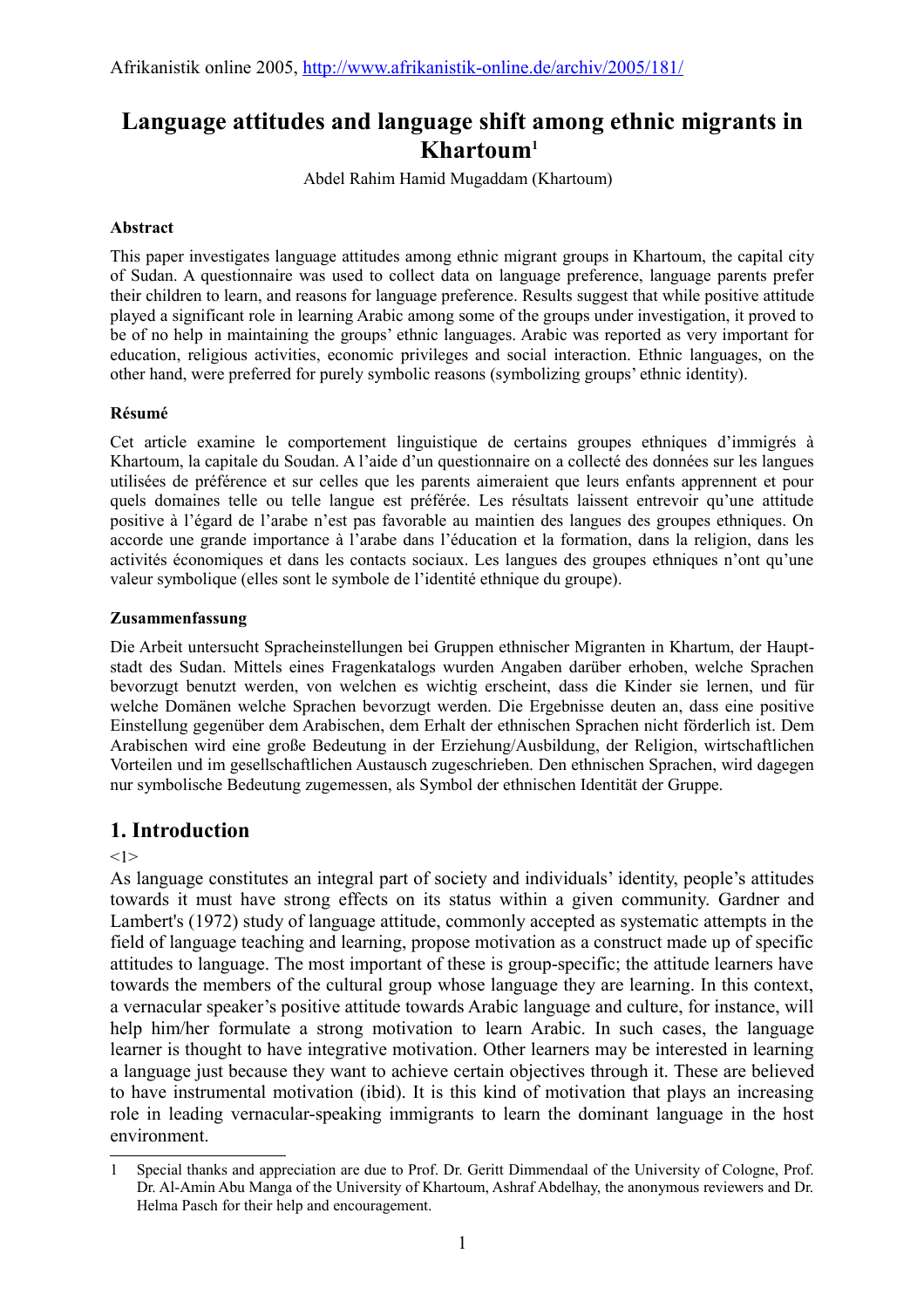#### $\langle 2 \rangle$

According to Adegbija (1994), many Africans view their own ethnic languages as unsuitable for use in official domains. They believe that these languages lack the capacity for expressing ideas in a variety of domains. As a result, indigenous languages were excluded from all aspects of communication in official settings. The neglect experienced by these languages played a significant role in creating a negative attitude towards them, which may lead to their demise in the future. To counter this situation, language revival strategies and procedures are desperately needed. As most indigenous languages are not written, standardization and graphitization could be of a great help. A graphitized language potentially receives the power to recreate, reproduce and advertise itself in a new way. A non-graphitized language, on the other hand, tends to maintain only a local essence and existence (Adegbija 1992). Standardization and graphitization, then, can help develop positive attitudes towards indigenous languages.

#### <3>

The need for a positive attitude towards indigenous languages requires an active involvement of governments in the affected areas. As governments in many parts of the world apparently prefer the existence of a single unifying language, chances for the survival of indigenous languages are limited. Arabicization of education in the Sudan, for instance, represents a serious danger to the country's rich linguistic diversity. This is because the use of Arabic as a medium of instruction in schools and universities further enhances the neglect of indigenous languages and consequently creates more negative attitudes to them. However, the Naivasha Peace Protocol signed by the government of the Sudan and the Sudan's People Liberation Movement in 2004 may play a very important role in changing people's attitude towards the country's rich linguistic resources. The accord clearly states that all Sudanese languages are national languages worthy of respect, promotion and development (IGAD 2004). However, practical steps aiming at putting these recommendations into practice are yet to appear.

#### <4>

This paper investigates language attitude among migrant ethnic minority groups in Khartoum, the capital city of the Sudan. The prime objective of the paper is to see whether language attitude plays a role in the process of language maintenance and shift among these groups. Language attitude is defined by Richards et al. (1985) as the feeling that speakers of different languages or varieties of a language have towards each others' languages or their own. Negative or positive attitude towards a language may reflect linguistic difficulty or simplicity of learning, degree of importance and social status. Fasold (1987) differentiates language attitude from other attitudes in that language attitude is precisely about language. In studying language attitude, respondents are asked to report if they think a given language or variety is 'rich', 'poor', 'important', 'beautiful', 'ugly', 'sweet sounding', 'harsh' and so on. Further, the definition of language attitude is extended to cover the way in which language is dealt with in a variety of domains including language maintenance and planning efforts (ibid).

## <5>

Khartoum has been selected because of its cosmopolitan nature. People from different parts of the Sudan constitute its more than 7 million population. Migration to the city was particularly intensified by the outbreak of war in the southern region of the Sudan and the Nuba Mountains as well as drought and desertification in Darfur in the mid 1980s. Arabic is the dominant language in Khartoum. It plays the role of the lingua franca among its linguistically diverse inhabitants. In addition, Arabic is the language of communication in government institutions, hospitals, schools, universities and work places.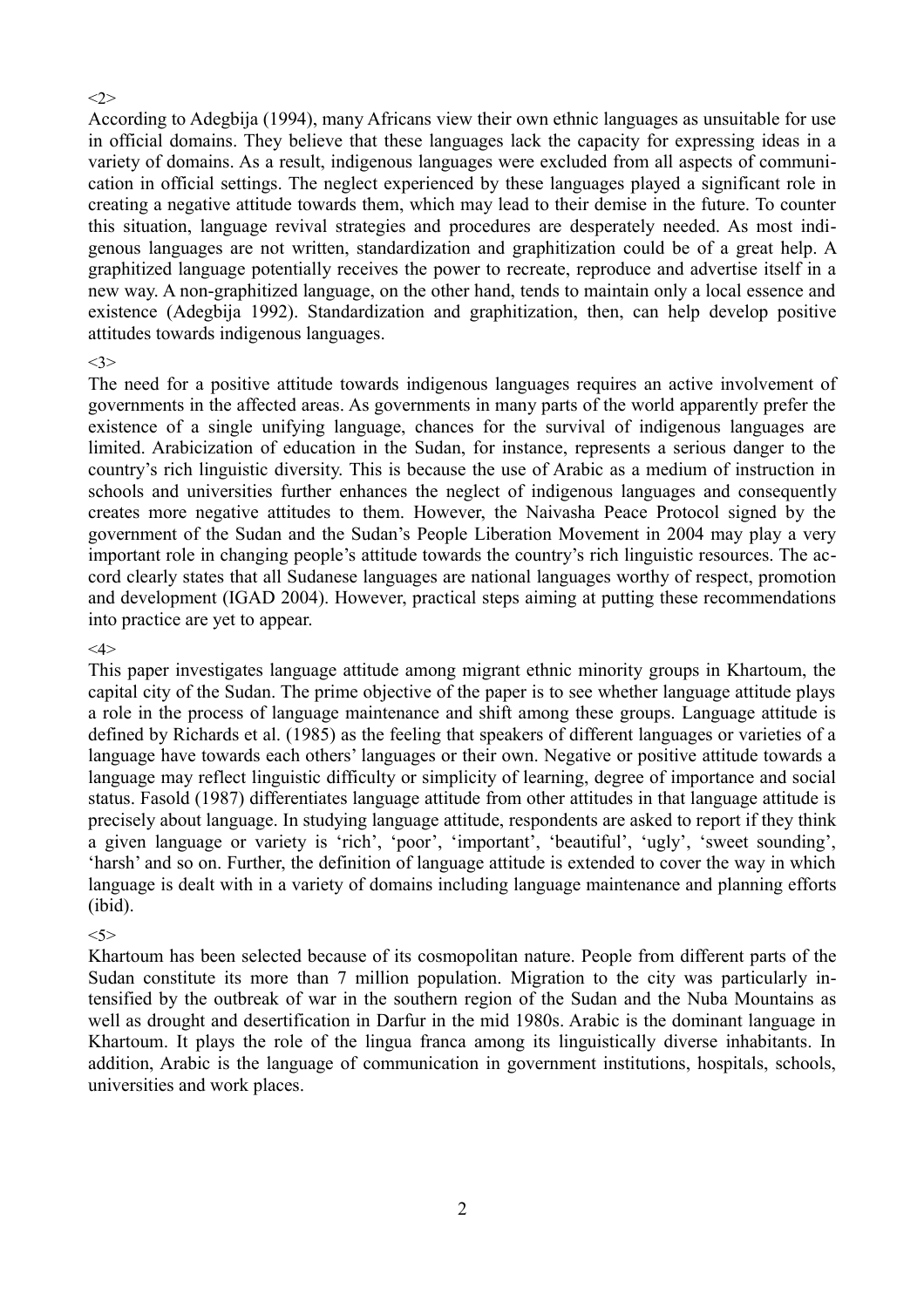# **2. Methodology**

# **2.1. Data collection**

<6>

According to Fasold (1987), methods for determining subjects' attitudes about language can be direct or indirect. A typically direct method requires subjects to state their opinions about a given language in reply to a questionnaire or interview questions that simply ask about their feeling toward a language or another. A totally indirect method could be one in which the subjects are unaware of the fact that their language attitude is being tested. Given the relatively big number of the target population, the researcher chose the first method. Accordingly, a questionnaire was distributed to the subjects in schools, universities, work places, neighborhoods and houses. The questionnaire was divided into two parts. In the first part, subjects were asked to list the languages they like best and to identify the reasons behind their choice. Five options were offered: educational, economic, social interaction, religious and symbolic (symbols for group's ethnic identity) reasons. In the second part, only older generation respondents were requested to answer questions about the languages they would like their children to learn and to justify their choice (educational, economic, social interaction, religious and symbolic reasons).

# **2.2. Respondents**

# <7>

The total number of respondents is 840 drawn from 14 ethnic groups: Nobiin, Kenzi-Dongolese, Beja, Dinka, Shilluk, Viri, Madi, Gulfan, Nyimang, Miri, Zaghawa, Fur, Massalit, and Daju. These groups were selected purposely to form some sort of geographic representation for the Sudanese languages. Thus, the eastern part of Sudan was represented by Beja, the South by Dinka, Shilluk, Viri, and Madi, the Nuba Mountains By Gulfan, Nyimang, and Miri, Darfur by Zaghawa, Fur, Massalit, and Daju, and the North by Nobiin and Kenzi-Dongolese. The respondents belong to three age groups: children, youth and adults. Respondents of the first age group were selected randomly from the three towns constituting Greater Khartoum: Khartoum, Khartoum North, and Omdurman. Most of them were primary and secondary schools pupils. Their overall number was 280 (20 respondents from each language group) and their age ranged between 10 to 19 years old. The schools in which these subjects were enrolled usually follow the Ministry of Education syllabus in which Arabic is used as a medium of instruction as well as a subject. The second group of respondents consists of university students, civil service employees, soldiers, workers, etc. They were 280 subjects representing the fourteen language groups examined (20 respondents from each language group). Their age ranged between 20 to 39 years old. The third group of respondents was also selected randomly from different areas in Greater Khartoum and occupational backgrounds (teachers, soldiers, physicians, merchants, farmers, housewives, etc.). They were 280 and their age ranged between 40 years and above. It is important to note that this group included subjects from different educational backgrounds ranging from primary to university level. Most of the educated ones had received their education in Arabic.

# **3. Data Analysis**

## $<$ 8 $>$

The SPSS program (Statistical Package for Social Sciences) was used to analyze answers to the questions on language attitude. Frequency and Chi-square test were employed in the process.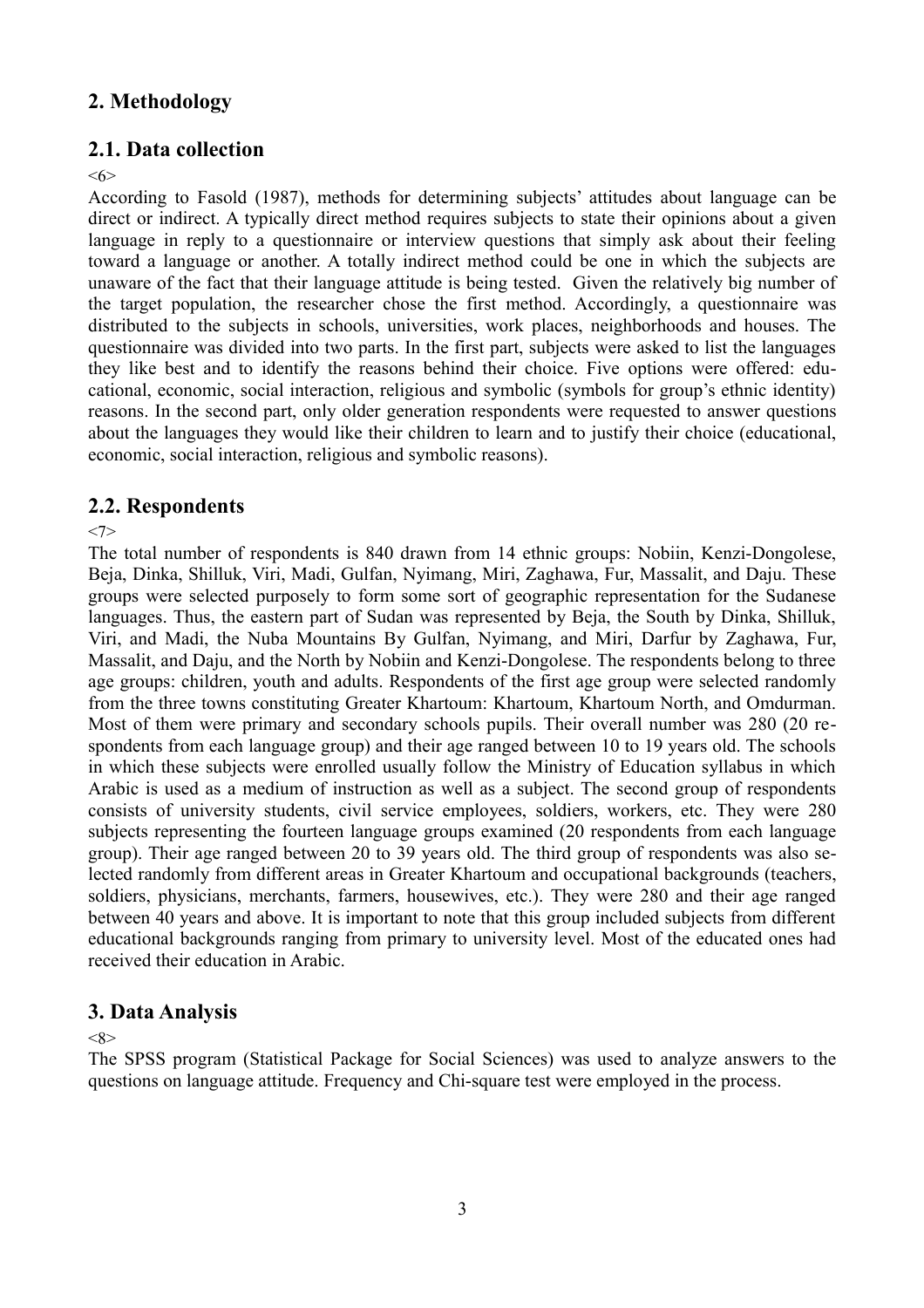#### $\langle 9 \rangle$

Table 1b shows that 42.78% of the entire population investigated reported that Arabic was their preferable language. In contrast, 9.28% of the population claimed that they preferred English more than other languages. This means that local languages are preferred by less than 48% of the respondents. It seems that the predominant role of Arabic in the area has decreased positive attitude towards ethnic languages as vernacular-speaking communities actually use more Arabic than their own languages in most domains of communication. Similar findings were reported by Miller and Abu Manga (1992) when they studied language maintenance and attitude in Altakamul displace camp in Khartoum North.

## $10>$

The table also shows that language preference differs significantly from the first to the third group. For the first group, 31.78% and 7.5% reported that they preferred to speak Arabic and English, respectively. In other words, only 60.72% of the ethnic minority older generations preferred speaking their ethnic languages. Positive attitudes towards ethnic mother tongue, then, was found among 71.25% of the Southern group, 70% of the Northern group, 70% of the Nuba Hills, 50%of the Beja and 41.25% of the Darfurian. These results, when compared to the use of language by these people seem to suggest that the extent to which ethnic languages are used can not be taken as evidence for language loyalty among these groups. That is, most minority language communities tend to use the dominant language in the host environment in spite of the fact that they claimed that they preferred to speak their own languages. The general picture, however, indicates a significant tendency to language shift among vernacular-speaking older generations.

## $<11>$

For the second group the proportion of those preferring to speak Arabic and English increases to 40.71% and 12.5%, respectively. Compared to what happened in the first group, loyalty to the ethnic language decreases to about 46.79%. This figure is distributed among 30% of the Beja, 42.5% of the Northern group, 70% of the Southern group, 23.33% of the Nuba Hills and 47.5% of the Darfurian. If these percentages are correlated to the language actually used by the second group respondents, a significant tendency to language shift towards Arabic can be obviously observed. This suggests that, except for the southerners, Arabic is being highly valued among younger generation members of ethnic minority groups in Khartoum.

## $<12>$

Among the third group the proportion of ethnic language preference decreases remarkably. 55.71% and 7.85% of this group reported that they preferred to speak Arabic and English, respectively. This means that only 36.44% of the third group respondents were loyal to their own ethnic languages. However, loyalty to the ethnic languages appeared to have been pronounced among the Beja (80%), and the Southerners (71.25%). These two groups are, in fact, highly conscious of their own ethnic and cultural identity. They tend to signal their ethnic affiliation by using their ethnic languages whenever language choice is available for them in a given context. The table also shows that while strong language loyalty among the southerners is consistent across the different age groups, it proved to be remarkably inconsistent among the Beja. That is, while a vas majority of the third age group (80%) reported that they preferred the ethnic language, only 30% of the second age group and 58% of the third age group claimed that they did so. This is simply because members of the two latter groups, are more conscious of the importance of Arabic in practical domains such as education, social interaction, and religion (see Table 4- reasons for language preference).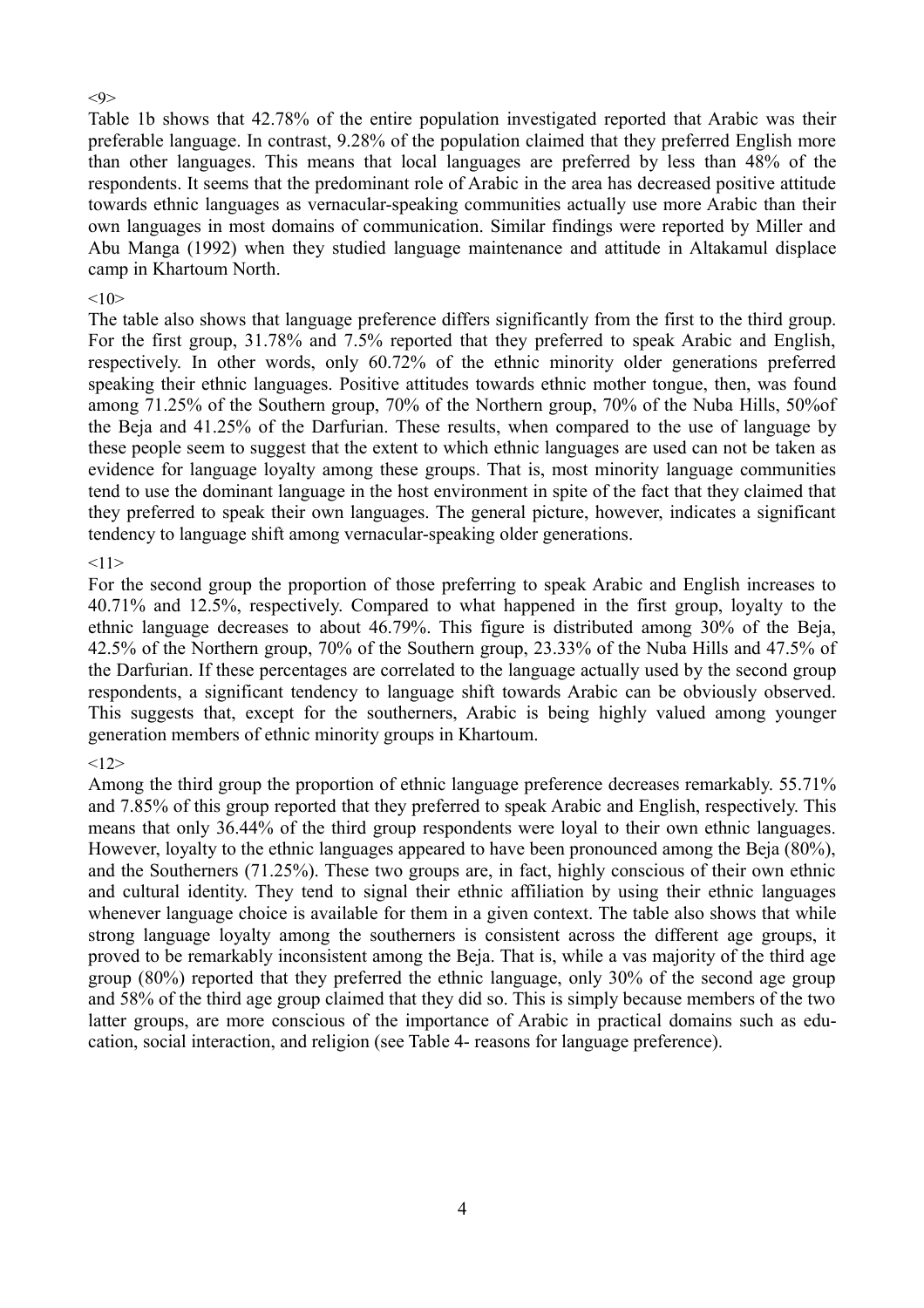#### **Table 1a: Language considered most important to master**

(respondents in numbers)

|                   | $ Age\ group\ 1\ (40+yrs) $ |     |       | $ Age\ group\ 2\ (20-39\ yrs) $ |       |         | Age group $3(9-19 \text{ years})$ |              |                 |                |       |              |       |
|-------------------|-----------------------------|-----|-------|---------------------------------|-------|---------|-----------------------------------|--------------|-----------------|----------------|-------|--------------|-------|
|                   | Ethn.                       | Ar. | Engl. | Subtotal                        | Ethn. | Ar.     | Engl.                             | Subtotal     | Ethn.           | Ar.            | Engl. | Subtotal     | Total |
| Beja              | 10                          |     |       | $ 20\rangle$                    |       | $\pm 0$ |                                   | $ 20\rangle$ | l1 6            |                |       | $ 20\rangle$ | 60    |
| Northern          | 28                          | 10  |       | 40                              |       | 20      |                                   | <b>40</b>    |                 |                |       | $ 40\rangle$ | 120   |
| Southern          | 57                          | 13  | 10    | 80                              | 56    | 18      | 16                                | 80           | $\overline{57}$ | 11 つ           | '11   | 80           | 240   |
| Nuba Hills $ 42 $ |                             | 16  |       | 60                              | 14    | 40      | 16                                | 60           | 10              | $14^{\degree}$ |       | 60           | 180   |
| Darfurian         | 33                          | 43  | 14    | 80                              | 38    | 36      |                                   | 80           | 13              | 63             |       | 80           | 240   |
| <b>Total</b>      | 170                         | 89  | 21    | 280                             | 131   | 114     | 35                                | 280          | 102             | 156            | 22    | 280          | 840   |

#### **Table 1b: Language considered most important to master**

(respondents in %)

|                  | Age group $1(40+)$ years) |        |         |       | <b>Age group 2</b> (20-39 yrs) |              |       | Age group $3(9-19 \text{ years})$ |       |  |
|------------------|---------------------------|--------|---------|-------|--------------------------------|--------------|-------|-----------------------------------|-------|--|
|                  | Ethnic                    | Arabic | English | Ethn. | Ar.                            | Engl.        | Ethn. | Ar.                               | Engl. |  |
| Beja             | 50                        | 35     | 15      | 30    | 50                             | $ 20\rangle$ | 180   | 15                                |       |  |
| Northern         | 70                        | 25     |         | 42.5  | l50                            | 7.5          | 15    | 77.5                              | 7.5   |  |
| Southern         | 71.25                     | 16.25  | 12.5    | 70    | 10                             | 20           | 71.25 | 15                                | 13.75 |  |
| Nuba Hills       | 170                       | 26.67  | 3.33    | 23.33 | 66.67                          | $ 10\rangle$ | 16.67 | 78.33                             |       |  |
| <b>Darfurian</b> | 41.25                     | 53.75  |         | 47.5  | 45                             | 7.5          | 16.25 | 78.75                             |       |  |
| <b>Total</b>     | 60.71                     | 31.79  | 7.5     | 46.79 | 40.71                          | 12.5         | 36.43 | 55.71                             | 7.86  |  |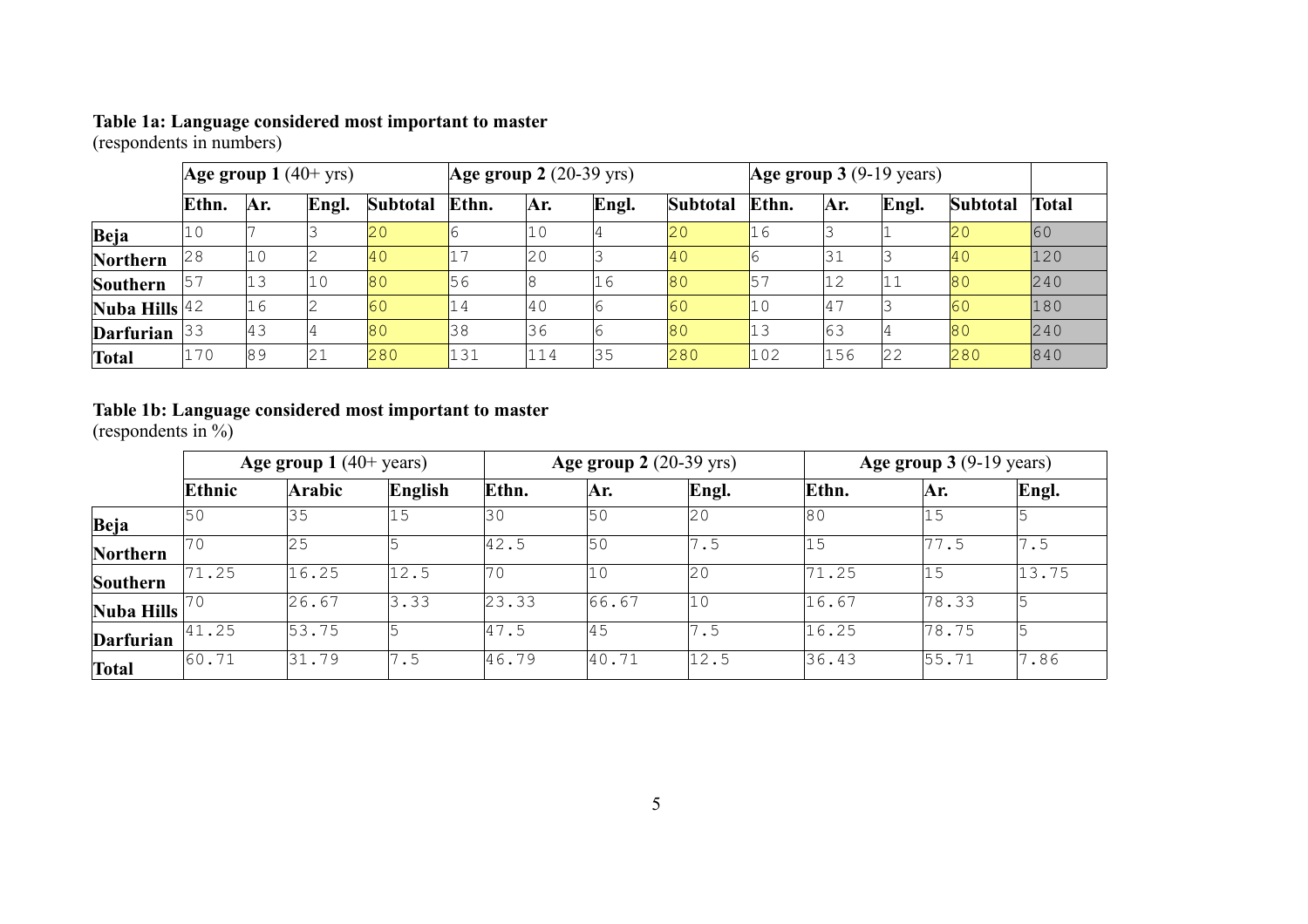

**Diagram 1: Language considered most important to master**

# **3.1. Parents' language preference for children**

 $<13>$ 

In this section, we will investigate the language that ethnic group members like their children to learn. Such an analysis will give a clear picture of the future of ethnic languages in Khartoum. This is because if parents find it necessary for children to learn the group's language, they will spare no effort to achieve this goal and consequently chances for ethnic languages to survive will be higher. Tables 2a and 2b give the distribution of language respondents' preference for children to speak.

(in absolute numbers)

|                  | Age group $1(40+)$ years) |        |    |                                    | Age group $2(20-39 \text{ years})$ |     |    |          |       |
|------------------|---------------------------|--------|----|------------------------------------|------------------------------------|-----|----|----------|-------|
|                  | Ethnic                    | Arabic |    | Engl. Subtotal Ethnic Arabic Engl. |                                    |     |    | Subtotal | Total |
| Beja             | 5                         | 11     | 14 | 20                                 | 18                                 |     |    | I2 O     | l4 O  |
| Northern         | 18                        | 26     | 16 | l4 O                               | l1 0                               | 26  | 4  | l4 O     | 180   |
| Southern         | 64                        | 6      | 10 | 180                                | 58                                 | 10  | 12 | 180      | 160   |
| Nuba Hills       | 13                        | 42     | 5  | 60                                 | 12                                 | 41  |    | 160      | 120   |
| <b>Darfurian</b> | 36                        | 39     | 5  | 180                                | 36                                 | 38  | 16 | 180      | 160   |
| <b>Total</b>     | 126                       | 124    | 30 | 280                                | 124                                | 122 | 34 | 280      | 560   |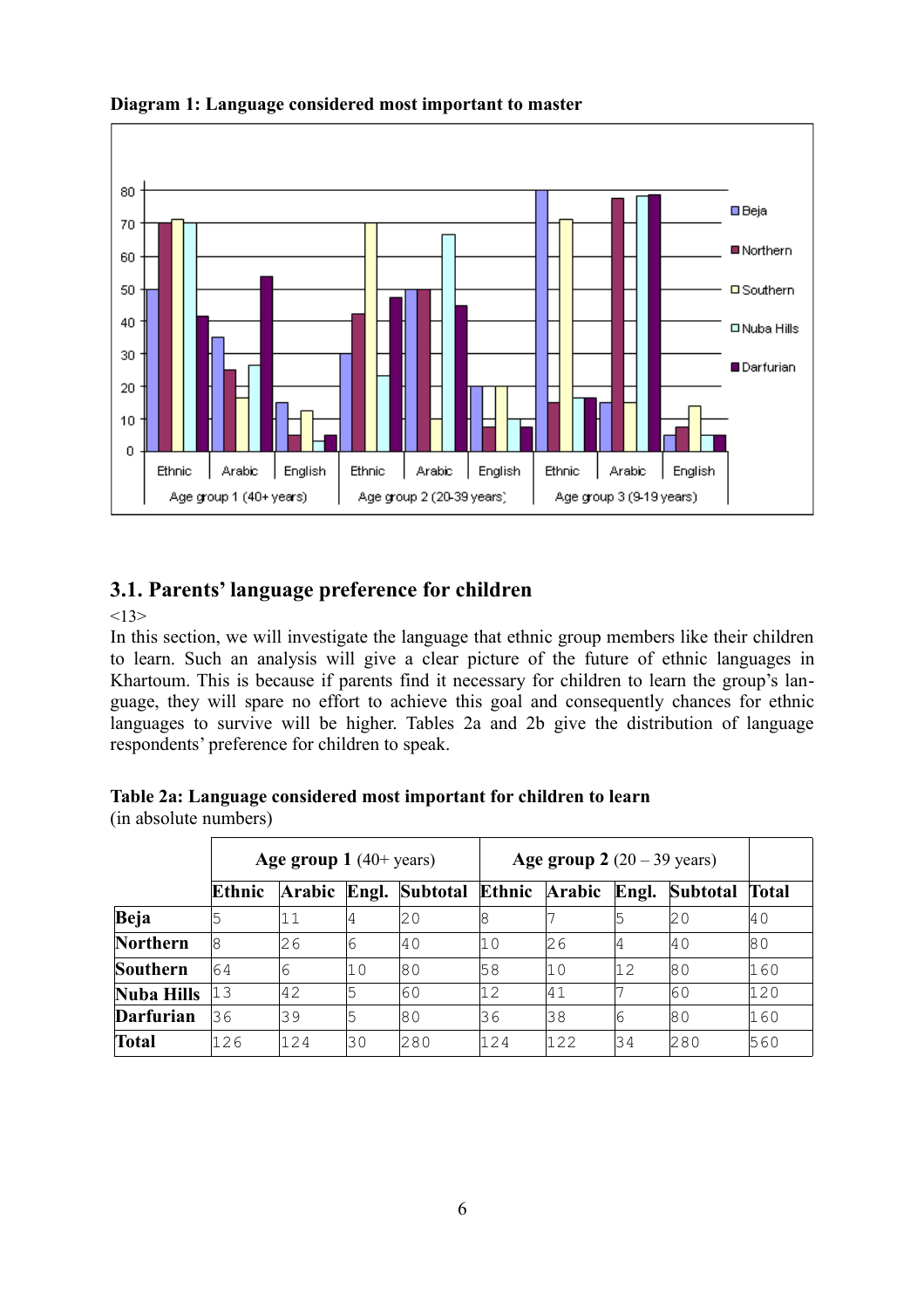|            |        | Age group $1(40+)$ years) |         |        | Age group $2(20-39 \text{ years})$ |         |  |  |
|------------|--------|---------------------------|---------|--------|------------------------------------|---------|--|--|
|            | Ethnic | <b>Arabic</b>             | English | Ethnic | <b>Arabic</b>                      | English |  |  |
| Beja       | 125    | 55                        | 20      | l40    | 35                                 | 25      |  |  |
| Northern   | 20     | 65                        | 15      | 25     | 65                                 | 10      |  |  |
| Southern   | 180    | 7.5                       | 12.5    | 72.5   | 12.5                               | 15      |  |  |
| Nuba Hills | 21.67  | 70                        | 18.33   | 20     | 68.33                              | 11.67   |  |  |
| Darfurian  | l45    | 48.75                     | 6.25    | 145    | 47.5                               | 7.5     |  |  |
| Total      | 45     | 44.29                     | 10.71   | 44.29  | 43.57                              | 12.14   |  |  |

**Table 2b: Language considered most important for children to learn** (in %)

**Diagram 2: Language considered most important for children to learn**



 $<14>$ 

Table 2b shows that 43.92% of both the first age group and the second age group reported that they liked to see their children speak Arabic. Preference of local vernaculars and English, on the other hand, was found among 44.5% and 11.5% of the sample, respectively. The figures suggest that about 56% of both age groups did not see learning of vernaculars as a top priority for their children. The table also shows that parents from the southern group reported the highest rate of ethnic language preference for children (70%). This is because members of this group are very proud of their own ethnic and cultural identity. They tend to identify with their language as an effective mechanism of maintaining their ethnic traditions. Positive attitude towards ethnic language, among the remaining age groups, on the other hand, has been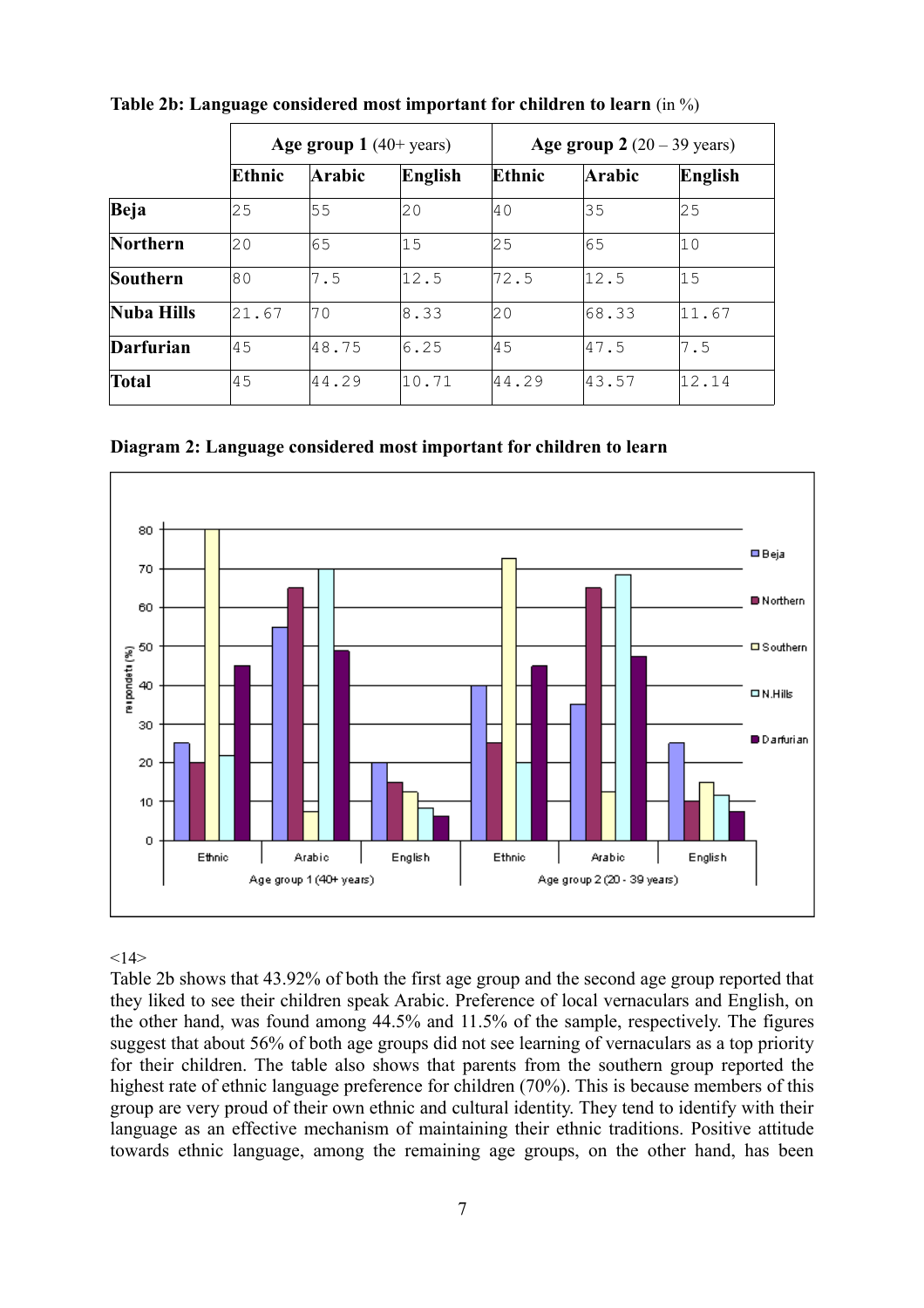observed with almost the same degree of significance. Over 43% of the second group and 44% of the first group wanted their children to speak Arabic. Moreover, over 12% of the second age group and about 11% of the first age group reported that they wanted their children to speak English. This means that only 45% of the second group and 44% of the first group supported local vernacular maintenance for ideological and symbolic reasons. This tendency was registered by 44% of the sample distributed as follows: 40% of the Beja, 25% of the Northern group, 75.5% of the Southern group, 20% of the Nuba Hills, and 45% of the Darfurian. In contrast, 45% of the third group supported maintenance of their languages by indicating the necessity of mastering vernaculars on the part of their children. This claim was found among 5 informants of the Beja (25%), 8 informants of the Northern group (20%), 64 informants of the Southern group (80%), 13 informants of the Nuba Hills (21.66%), and 36 informants of the Darfurian (45%). Again, the southern group took the lead in ethnic language preference.

# **3.2. Language choice with regard to domains**

 $<15>$ 

In this section of our analysis of language attitude, we are going to investigate the reasons behind preferring a certain language by the population under study. Tables 3a and 3b give the reasons for language preference according to age.

|                        | Age group $1(40+)$ years) |     |                       | Age group $2(20-39 \text{ yrs})$ |     |                       | Age group $3(9-19 \text{ yrs})$ |     |                |
|------------------------|---------------------------|-----|-----------------------|----------------------------------|-----|-----------------------|---------------------------------|-----|----------------|
| <b>Domains</b>         |                           |     | Arabic Ethnic English |                                  |     | Arabic Ethnic English | Arabic                          |     | Ethnic English |
| <b>Educationa</b> $56$ |                           |     | 51                    | 193                              |     | 198                   | 142                             |     | 181            |
| Social                 | 86                        |     |                       | 193                              |     |                       | 59                              |     |                |
| Economic               | 10                        |     |                       | 15                               |     | 24                    |                                 |     | 23             |
| <b>Religious</b>       | 62                        |     |                       | 26                               |     |                       | 29                              |     |                |
| Symbolic               |                           | 219 |                       |                                  | 217 |                       |                                 | 176 |                |
| <b>Total</b>           | 214                       | 219 | 53                    | 217                              | 217 | 122                   | 230                             | 176 | 104            |

| Table 3a: Domains determining language choice |  |  |
|-----------------------------------------------|--|--|
|-----------------------------------------------|--|--|

# **Table 3b: Domains determining language choice** (in %)

| Age group $1(40+yrs)$ |       |       |                                                     | <b>Age group 2</b> (20-39 yrs) $\vert$ |       |       | Age group $3(9-19 \text{ yrs})$ |        |         |
|-----------------------|-------|-------|-----------------------------------------------------|----------------------------------------|-------|-------|---------------------------------|--------|---------|
| <b>Domains</b>        |       |       | Arabic Ethnic Englisch Arabic Ethnic English Arabic |                                        |       |       |                                 | Ethnic | English |
| Educational $ 20 $    |       |       | 18.21                                               | 33.21                                  |       | 35    | 50.71                           |        | 28.93   |
| Social                | 30.71 |       |                                                     | 33.21                                  |       |       | 21.07                           |        |         |
| Economic              | 3.57  |       | 0.71                                                | 1.79                                   |       | 8.57  |                                 |        | 8.21    |
| <b>Religious</b>      | 22.14 |       |                                                     | 9.29                                   |       |       | 10.36                           |        |         |
| <b>Symbolic</b>       |       | 78.21 |                                                     |                                        | 77.5  |       |                                 | 62.86  |         |
| <b>Total</b>          | 76.43 | 78.21 | 18.93                                               | 77.5                                   | 177.5 | 43.57 | 82.14                           | 62.86  | 37.14   |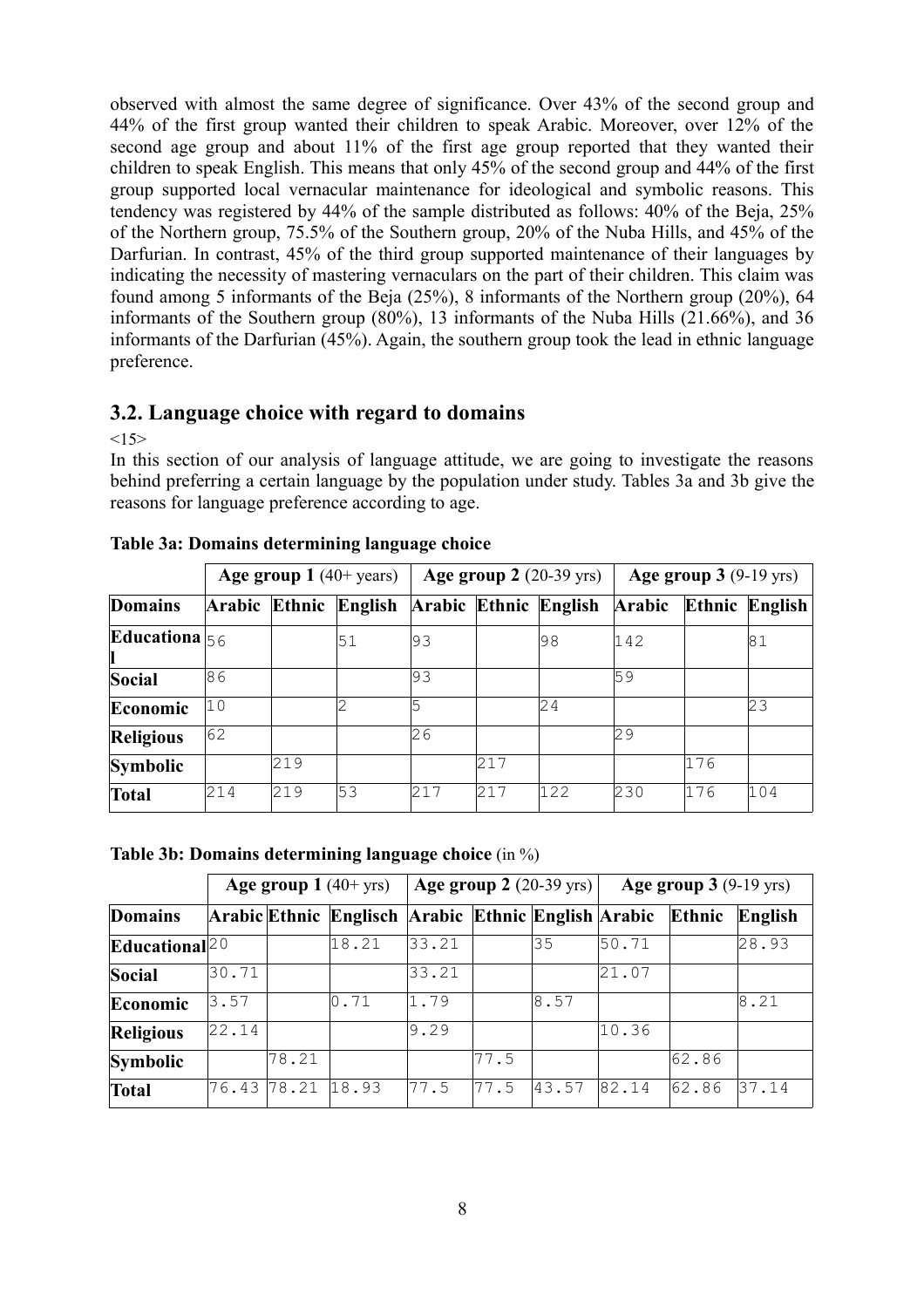

## **Diagram 3: Language considered most important with regard to domains**

## $16$

Table 3b shows that 76.43% of the first group, 77.5% of the second group and 82.14% of the third group reported that they preferred to speak Arabic. Preference of Arabic was attributed to five components: educational, social, economic, religious and symbolic (symbolizing group's ethnic identity). In other words, Arabic has been classified as an important language on the basis of the greater role it plays in the social economic and religious aspects of minority groups' everyday life. Ethnic languages, on the other hand, were preferred by 78% of the first age group, 77% of second age group and 62% of the third age group for symbolic reasons. This is a clear indication of the role of ethnic languages in the life of their immediate communities is relatively limited.

#### $<17>$

The table also shows that the distribution of the five attitude components towards Arabic and English differs significantly from the first to the third generation. For the first generation, Arabic was reported by 20% for educational reasons, 30% for social reasons, 10% for economic reasons, and 10.3% for religious reasons. If we add up those who prefer English for different reasons, (18.2 for education and 0.7% of economic reasons), we will come to the conclusion that almost 80% of this age group do not see their ethnic languages as playing practical roles in their daily life.

## $< 18$

A very interesting observation to be made from this stratification is that the proportion of Arabic preference increases significantly from the second age group to the first one. Over 33% of the second group respondents reported that they preferred Arabic because it was the language of education. Furthermore, 33% preferred Arabic for social interaction, 1.7% for economic reasons, and 9% for religious purposes. This means that about 76% of this group viewed Arabic as a very important instrument for meeting their everyday life needs. English on the other hand, was preferred by 35% for educational reasons and by 8.5% for economic reasons. This is a clear indication that Arabic and English constitute the prime concern of the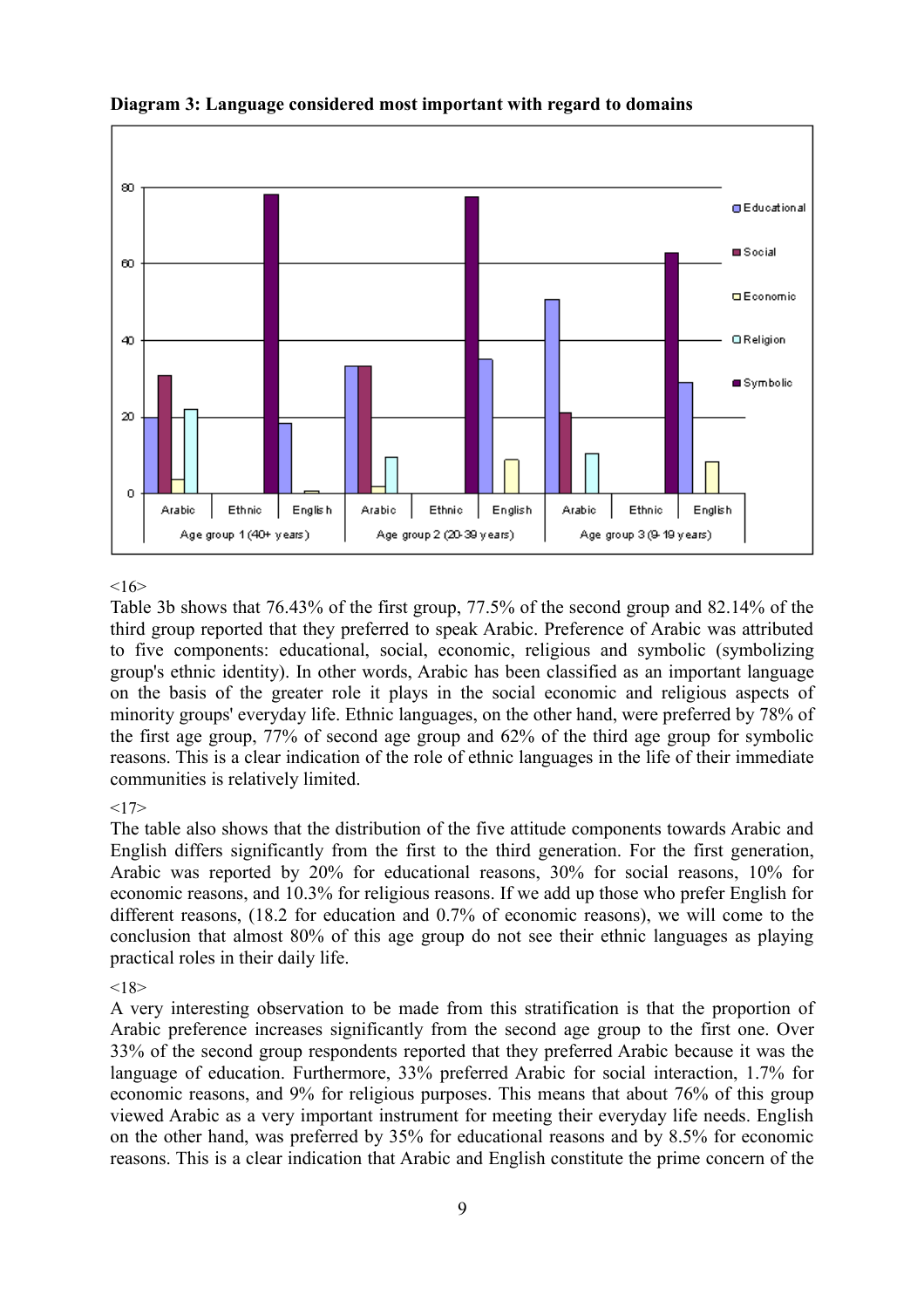second-generation ethnic minority groups' future plans and perspectives, which negatively influences the status and maintenance of ethnic languages.

 $< 19$ 

Attitude to Arabic among younger generation respondents as shown by Tables 3a and 3b seems to have three major components. The first of these is educational: 'I would like to speak Arabic because Arabic is the language of education'. Such statements were reported by over 50% of the third group respondents. The second component is social represented by statements such as (''would like to speak Arabic because it enables me to communicate with others''), (''Arabic is the language of communication''), etc. Such statements were reported by 21% of the third age group. The third attitude component is religious in nature: (''Arabic is the language of Islam''), (''I would like to speak Arabic because Arabic is the language of the holy Qur'an''), ("Arabic should be spoken because it the symbol of Muslim nationhood") reported by over 10% of the same age group. Preference of Arabic for religious purposes appears to have increased from the first age group to the third one. This indicates that young generation respondents are less concerned with religion compared to their old counterpart. Positive attitude to English, on the other hand, was reported by about 29% and 8% of the group for educational and economic reasons, respectively. The existence of such a positive attitude to Arabic and English coupled with a relatively negative attitude to the ethnic languages among young generation members of ethnic minority groups suggests that the groups in question are more prone to language shift.

# **3.3. Reasons for children learning specific languages**

 $<20>$ 

One of the most interesting features of bilingualism among the subjects of this study is the obvious discrepancy between the verbal responses measuring attitude towards local languages and the actual linguistic behavior of the population. That is, while a considerable number of these people reported they preferred using ethnic languages in all domains of communication, they actually used Arabic more than ethnic languages in most of these domains. This tendency can be also reflected by the language they prefer for their children to learn. Tables 4a and 4b give parental attitudes towards the languages they want children to learn.

|              |        | Age group 1<br>$(40+ \text{years}, 280 \text{ respondents})$ |         |        | Age group 2<br>$(20-39 \text{ years}, 280 \text{ respondents})$ |         |  |  |
|--------------|--------|--------------------------------------------------------------|---------|--------|-----------------------------------------------------------------|---------|--|--|
| Domain       | Arabic | Ethnic                                                       | English | Arabic | Ethnic                                                          | English |  |  |
| Educational  | 129    |                                                              | 111     | 138    |                                                                 | 114     |  |  |
| Social       | 35     |                                                              |         | 31     |                                                                 |         |  |  |
| Economic     |        |                                                              | 66      |        |                                                                 | 45      |  |  |
| Religion     | 42     |                                                              |         | 57     |                                                                 |         |  |  |
| Heritage     |        | 215                                                          |         |        | 221                                                             |         |  |  |
| <b>Total</b> | 206    | 215                                                          | 177     | 226    | 221                                                             | 159     |  |  |

|                                     | Table 4a: Language considered most important for children to learn with regard to |  |
|-------------------------------------|-----------------------------------------------------------------------------------|--|
| <b>domain</b> (in absolute numbers) |                                                                                   |  |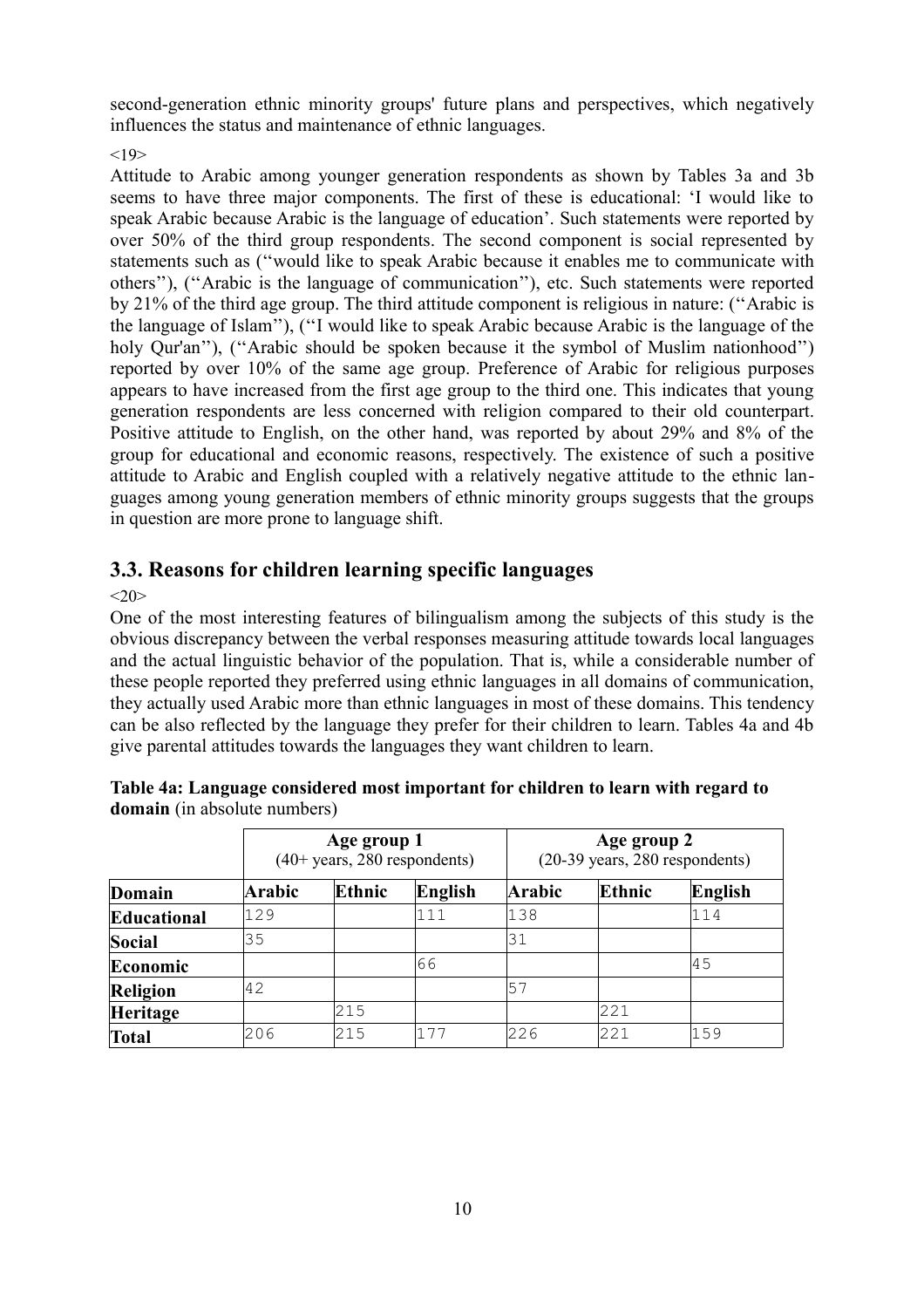|                  |               | Age group 1 | $(40+ \text{years}, 280 \text{ respondents})$ |               | Age group 2<br>$(20-39 \text{ years}, 280 \text{ respondents})$ |         |  |  |
|------------------|---------------|-------------|-----------------------------------------------|---------------|-----------------------------------------------------------------|---------|--|--|
| Domain           | <b>Arabic</b> | Ethnic      | English                                       | <b>Arabic</b> | <b>Ethnic</b>                                                   | English |  |  |
| Education        | 46.07         |             | 39.64                                         | 49.29         |                                                                 | 40.71   |  |  |
| Social           | 12.5          |             |                                               | 11.07         |                                                                 |         |  |  |
| Economic         |               |             | 23.57                                         |               |                                                                 | 16.07   |  |  |
| <b>Religious</b> | 15            |             |                                               | 20.36         |                                                                 |         |  |  |
| Heritage         |               | 76.79       |                                               |               | 78.93                                                           |         |  |  |
| <b>Total</b>     | 73.57         | 176.79      | 63.21                                         | 180.71        | 78.93                                                           | 56.79   |  |  |

**Table 4b: Language considered most important for children to learn with regard to domain** (in %)

## $<21>$

Inspection of Table 4a and 4b shows that both first and second group respondents have reported similar attitudes to the three languages they specified as being very important for their children to learn. Preference of Arabic, vernaculars and English was reported by 73.57%, 76.78% and 63.21% of the second group, respectively. All three languages were reported as very important for children by 80.07%, 78.92% and 56.71% of the first group, respectively. These figures when compared with mother tongue retention among the young generation, suggest that a significant discrepancy exists between parents' verbal statement regarding ethnic mother tongue preference for their children and the actual language behavior of the children. In other words, while about 77% of the second group and 80% of the first group reported that they preferred to see their children speak ethnic languages, a considerable number of the children have already adopted Arabic as a mother tongue.

## $<22>$

However, attitudes to the three languages were found to have more than one component. Among the first group respondents, the first factor, education, was reported by 49.28% in favor of Arabic and 40.07% in favor of English. The second factor, social interaction, was reported by 11.07% in favor of Arabic and the third factor, economic importance, was reported by 16.07% in favor of English. Religion and ethnic traditions, on the other hand, were reported by 20.35% in favor of Arabic and 76.78% in favor of ethnic languages, respectively. The figures suggest that while Arabic was viewed as very important for education, social interaction and economic privileges, the importance of vernaculars was limited to ethnic traditions. Since urban life in Khartoum requires extensive use of Arabic, parents have to accept the fact that their children have to use the language in all domains of communication except the home, where use of ethnic languages is encouraged to emphasize the groups' identity.

# $<23>$

Among the second age group language preference for children seems to follow almost the same pattern compared to what happened in the first age group. Arabic and English were reported as preferable for educational reasons by 46.07% and 40.07%, respectively. The second and third factors 'social communication and religious purposes' were ascribed to Arabic by about 12.5% and 15%, respectively. In contrast, the third factor 'economic importance' was ascribed to English exclusively by 23.57% of the second group respondents. This indicates that while second group parents wished to see their children speaking vernaculars for the sake of maintaining the group's cultural and linguistic heritage, they did visualize Arabic and English as very important keys to education, economic interests, social interaction with other groups, and religious activities. As a consequence, parents have to encourage their children to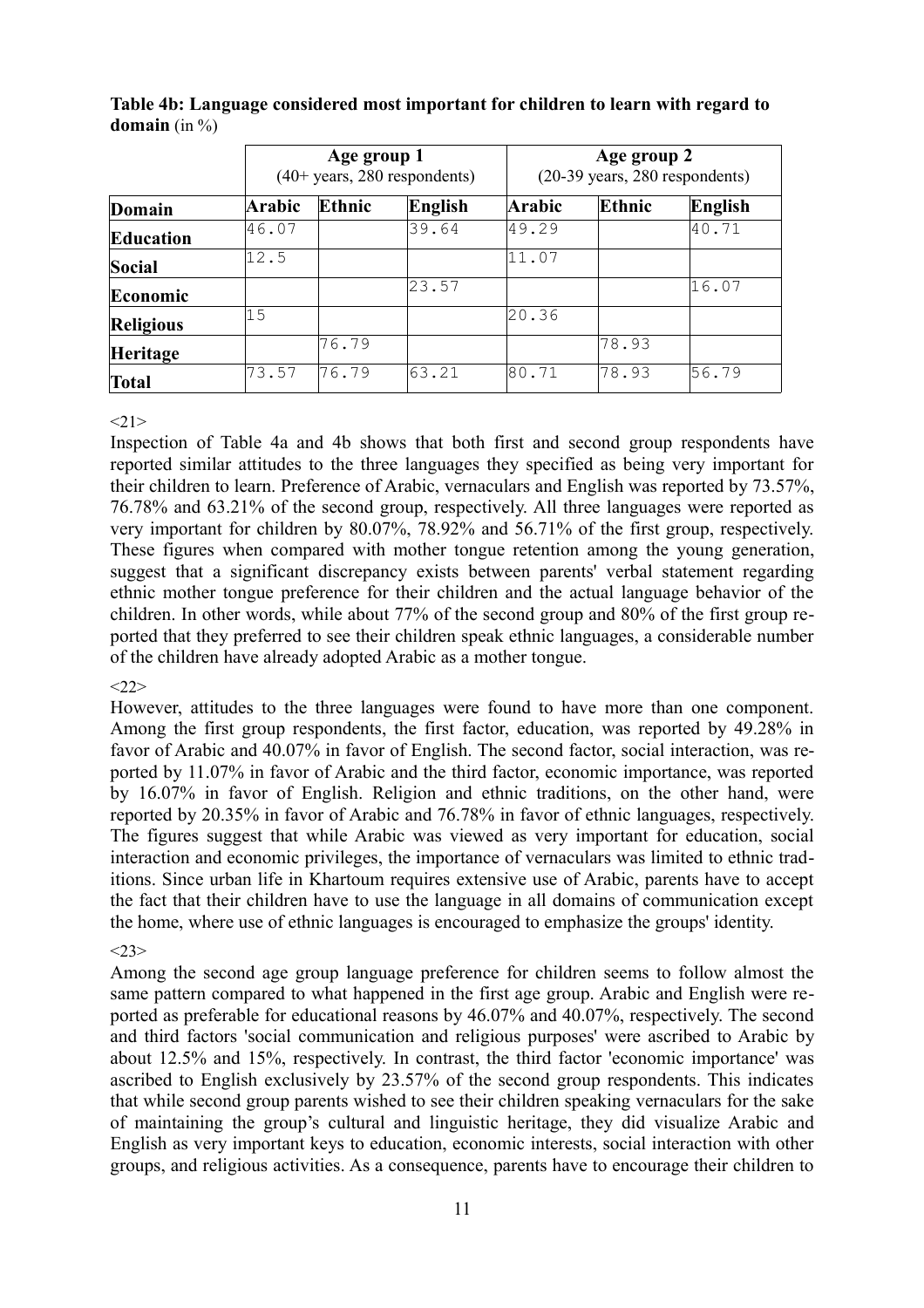learn the two languages at the expense of ethnic languages which apparently have no role to play in their socio-economic life.

 $<24>$ 

The data also indicate that preference of a language in a given domain differs significantly across the age groups. This can be summed up in a few points. First, we find a more consistent and repeated favoring of Arabic and English for education among the old generations. This is mainly because old people are particularly concerned about securing education for their children. Second, with respect to religion, preference of Arabic by the old generation is higher than that among young generations. That is, as people advance in age they tend to be more religious than they are during their youth. Third, the greatest degree of preference of English for economic privileges is found among the younger generations. This is because while young generations look forward to getting better job opportunities, old people approach retirement. Since English is always viewed as a key to better job opportunities, it may be logical to assume that it will be the major concern of younger generations. Fourth, old generation respondents slightly surpass their young counterparts in favoring ethnic languages, which indicates that ethic language loyalty is stronger among the old generation speakers of ethnic languages.

# **3.4. Correlation between mother tongue maintenance and language attitude**

 $<25>$ 

In this section we are going to investigate whether there is a significant relationship between positive attitude towards a language and its mastery as a mother tongue. To this end, the chisquare test has been employed to process data on subjects' verbal responses about the languages they like best and that they speak natively. This procedure will be adopted across the three age groups studied.

# **3.4.1. First age group**

 $<26>$ 

Tables 5a and 5b give the relationship between language attitude and mother tongue maintenance among the first age group.

| Table 5a: Language attitude and mother tongue maintenance by the first age group |  |
|----------------------------------------------------------------------------------|--|
| $(40+ \text{years}, 280$ respondents)                                            |  |

|                       | <b>Mother tongues of respondents</b> |    |   |    |                                             |    |                     |     |  |  |  |
|-----------------------|--------------------------------------|----|---|----|---------------------------------------------|----|---------------------|-----|--|--|--|
| Preferred<br>language | Arabic                               |    |   |    | Beja Northern Southern Nuba Hills Darfurian |    | <b>Others</b> Total |     |  |  |  |
| Arabic                | 126                                  | 2  | 2 | 9  | 4                                           | 9  | 14                  | 156 |  |  |  |
| Beja                  |                                      | 9  |   |    |                                             |    |                     | 16  |  |  |  |
| Northern              | 6                                    |    |   |    |                                             |    |                     | 6   |  |  |  |
| Southern              | 16                                   |    |   | 41 |                                             |    |                     | 57  |  |  |  |
| Nuba Hills $ 6 $      |                                      |    |   |    | 4                                           |    |                     | 10  |  |  |  |
| <b>Darfurian</b>      | 12                                   |    |   |    |                                             |    |                     | 13  |  |  |  |
| <b>Others</b>         | 15                                   |    |   |    |                                             |    | 2                   | 22  |  |  |  |
| Total                 | 188                                  | 11 | 2 | 53 | 8                                           | 12 | 6                   | 280 |  |  |  |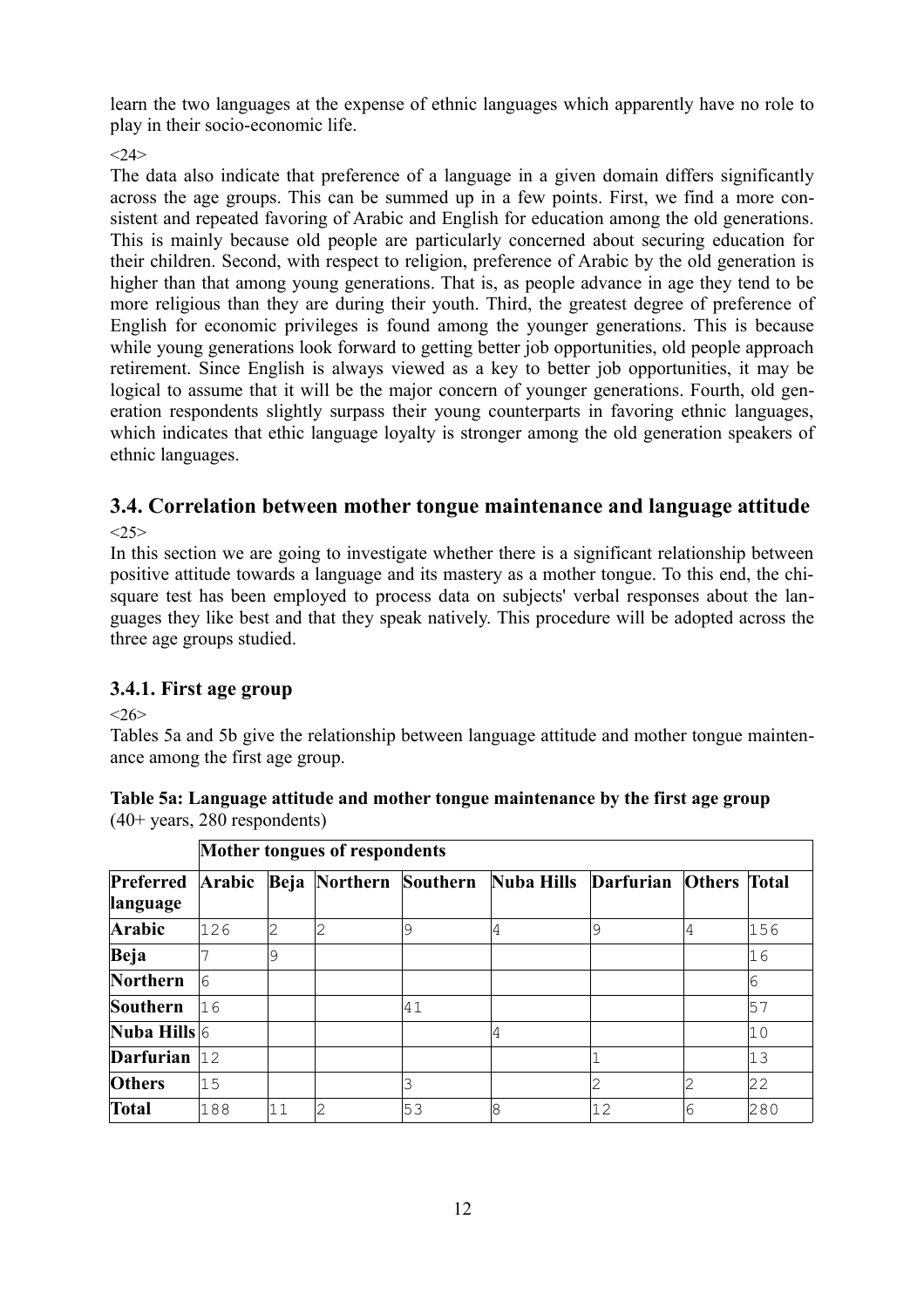|                                   |       | Mother tongues of respondents |     |       |                                               |       |       |              |  |  |  |  |
|-----------------------------------|-------|-------------------------------|-----|-------|-----------------------------------------------|-------|-------|--------------|--|--|--|--|
| Preferred Arabic Beja<br>language |       |                               |     |       | Northern Southern Nuba Hills Darfurian Others |       |       | <b>Total</b> |  |  |  |  |
| Arabic                            | 45    | 18.18                         | 100 | 16.98 | 50                                            | 75    | 66.67 | 55.71        |  |  |  |  |
| Beja                              | 2.5   | 81.82                         |     |       |                                               |       |       | 5.71         |  |  |  |  |
| Northern                          | 2.14  |                               |     |       |                                               |       |       | 2.14         |  |  |  |  |
| Southern                          | 5.71  |                               |     | 77.36 |                                               |       |       | 20.36        |  |  |  |  |
| <b>Nuba</b><br><b>Hills</b>       | 2.14  |                               |     |       | 50                                            |       |       | 3.57         |  |  |  |  |
| <b>Darfurian</b>                  | 4.29  |                               |     |       |                                               | 8.33  |       | 4.64         |  |  |  |  |
| <b>Others</b>                     | 5.36  |                               |     | 5.66  |                                               | 16.67 | 33.33 | 7.86         |  |  |  |  |
| <b>Total</b>                      | 67.14 | 100                           | 100 | 100   | 100                                           | 100   | 100   | 100          |  |  |  |  |

**Table 5b: Language attitude and mother tongue maintenance by the first age group** (40+ years, 280 respondents)

 $<27>$ 

Table 5b shows that a significant relationship exists between language attitude and mother tongue shift among members of the first age group. The relationship was found with chi square  $\leq$  174.50; df 36 and significance value .00000, in that a significant correlation was found between mastery of Arabic as a mother tongue and positive attitude towards the language. Moreover, unlike the rest of the groups, respondents from the Nuba Mountains have shown a significant discrepancy between positive attitude towards Arabic and ethnic language retention. While they reported mastery of ethnic language natively, they did prefer to speak Arabic. Conversely, Darfurian children displayed a significant association between mastery of Arabic as a mother tongue and positive attitude towards vernaculars. This suggests that these individuals are consciously aware of the threat to the survival of their own languages. They are, however, unable to do anything about it, given the practical reality of the language situation in Khartoum, which tends to favor Arabic rather than the ethnic languages. The speakers of minority languages are unwilling to lose their languages; but they also need to get access to the socioeconomic benefits associated with the mastery of Arabic in the country in general and Khartoum in particular.

 $< 28$ 

The table also shows that the existence of a significant association between positive attitude towards ethnic languages and their mastery as mother tongues was found to have been prevalent among the Southern and the Beja groups. This is because the two groups highly value their languages as important symbols of ethnic identity, which helps them maintain the ethnic languages longer. Positive attitude, then, enhances the efforts made by language activist groups to use minority languages in a number of domains, and this helps people resist the enormous pressures placed on them to shift to the dominant language.

# **3.4.2. Second age group**

## $<29$

Tables 6a and 6b give the relationship between language attitude and mother tongue maintenance among members of the second group.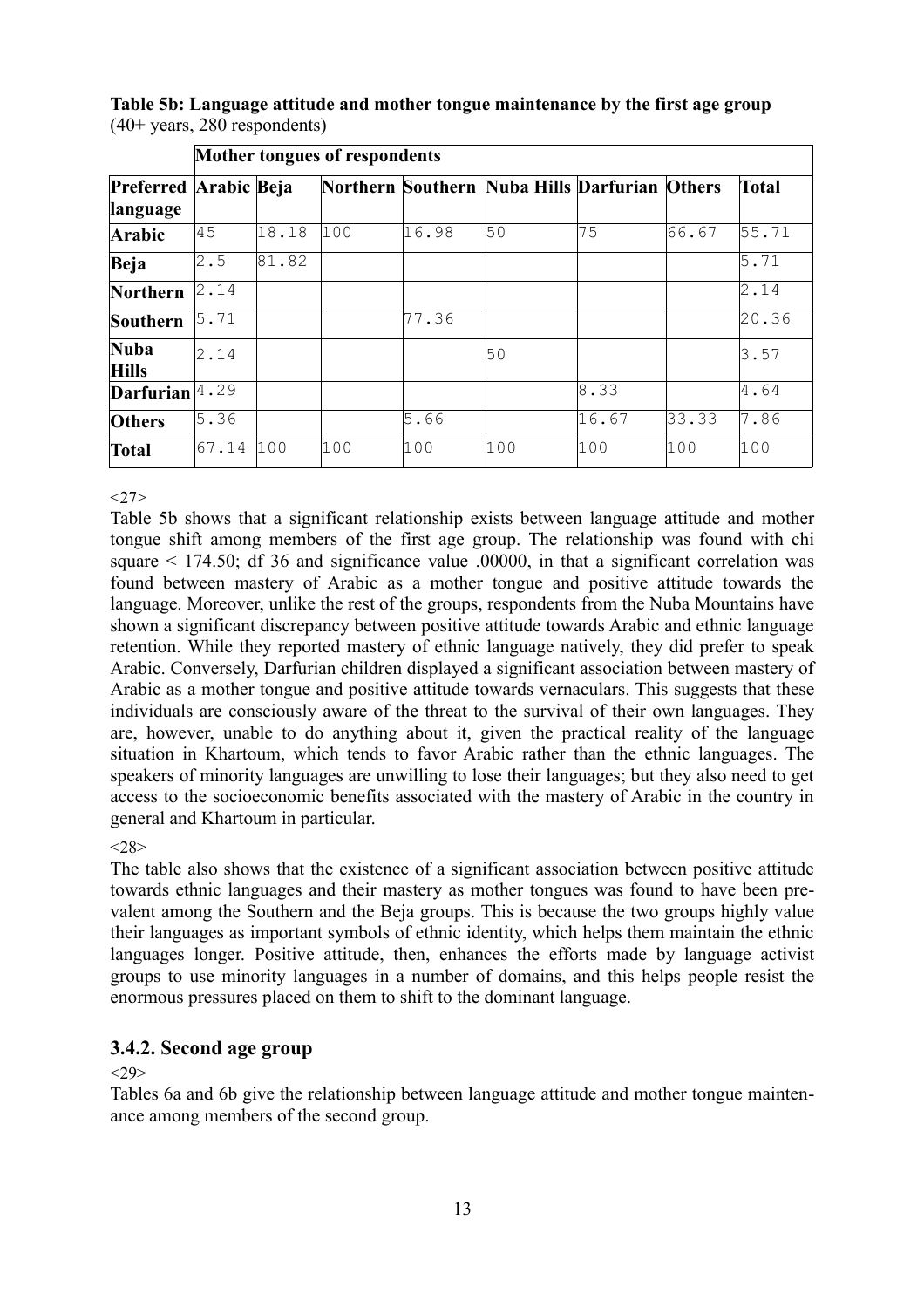# **Table 6a: Language attitude and mother tongue maintenance among group 2**

|                       | Mother tongues of respondents |      |    |    |                                               |    |   |              |  |  |
|-----------------------|-------------------------------|------|----|----|-----------------------------------------------|----|---|--------------|--|--|
| Language<br>preferred | Arabic                        | Beja |    |    | Northern Southern Nuba Hills Darfurian Others |    |   | <b>Total</b> |  |  |
| Arabic                | 69                            | 5    |    |    | '14                                           | 13 | 2 | 112          |  |  |
| Beja                  |                               | 4    |    |    |                                               |    |   | 6            |  |  |
| Northern              | 5                             |      | 12 |    |                                               |    |   | 17           |  |  |
| Southern              | 11                            |      |    | 45 |                                               |    |   | 56           |  |  |
| Nuba Hills            | 11                            |      |    |    |                                               |    |   | 14           |  |  |
| <b>Darfurian</b>      | 21                            |      |    |    |                                               |    |   | 38           |  |  |
| <b>Others</b>         | 20                            | 4    |    | 6  | 2                                             |    |   | 35           |  |  |
| Total                 | 139                           | 13   | 17 | 56 | 19                                            | 31 |   | 278          |  |  |

 $(20 - 39 \text{ years}, 278 \text{ respondents}, \text{in absolute numbers})$ 

# **Table 6b: Language attitude and mother tongue maintenance among group 2**

 $(20 - 39 \text{ years}, 278 \text{ respondents}, \text{in } \%)$ 

|                       | Mother tongues of respondents |       |       |       |                                        |       |               |              |  |  |
|-----------------------|-------------------------------|-------|-------|-------|----------------------------------------|-------|---------------|--------------|--|--|
| Language<br>preferred | Arabic                        | Beja  |       |       | Northern Southern Nuba Hills Darfurian |       | <b>Others</b> | <b>Total</b> |  |  |
| <b>Arabic</b>         | 49.64                         | 38.46 | 23.53 | 8.93  | 73.68                                  | 41.94 | 66.67         | 40.29        |  |  |
| Beja                  | 1.44                          | 30.77 |       |       |                                        |       |               | 2.16         |  |  |
| Northern              | 3.6                           |       | 70.59 |       |                                        |       |               | 6.12         |  |  |
| Southern              | 7.91                          |       |       | 80.36 |                                        |       |               | 20.14        |  |  |
| Nuba Hills $7.91$     |                               |       |       |       | 15.79                                  |       |               | 5.04         |  |  |
| Darfurian             | 15.11                         |       |       |       |                                        | 54.84 |               | 13.67        |  |  |
| <b>Others</b>         | 14.39                         | 30.77 | 5.88  | 10.71 | 10.53                                  | 3.23  | 33.33         | 12.59        |  |  |
| <b>Total</b>          | 100                           | 100   | 100   | 100   | 100                                    | 100   | 100           | 100          |  |  |

 $<30>$ 

Tables 6a and 6b show that a significant relationship was present between mother tongue retention and language preference among members of the second age group. The relationship was present with Chi square =  $402.22127$ , df= 32, p.00000, in that a strong relationship was found between mastery of a language as a mother tongue and its preference as a primary language. The association proved to be different from one language to another with Arabic taking the lead. The degree of association between mastery of ethnic languages as mother tongues and their preference appeared to be especially remarkable among the Southern group. This confirms our finding that southerners do highly value their own languages viewing them as important symbols of ethnic identity.

# **3.4.3. Third age group**

 $<31>$ 

Tables 7a and 7b gives the relationship between language attitude and mother tongue maintenance among adult respondents.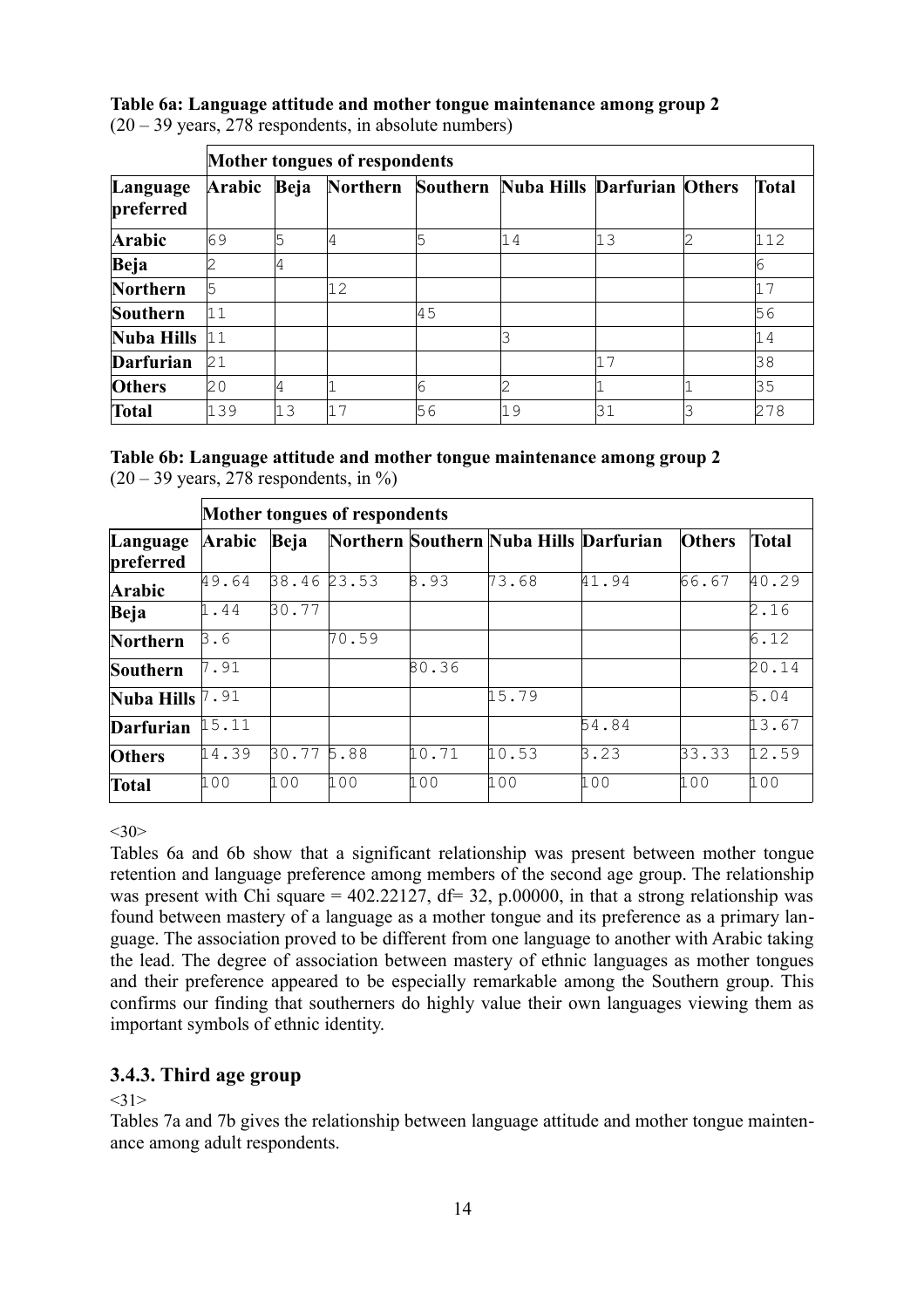# **Table 7a: Language attitude and mother tongue maintenance among group 3**

| Language<br>preferred |             | Mother tongues of respondents |    |    |                                                     |    |   |     |  |  |  |  |
|-----------------------|-------------|-------------------------------|----|----|-----------------------------------------------------|----|---|-----|--|--|--|--|
|                       | Arabic Beja |                               |    |    | Northern Southern Nuba Hills Darfurian Others Total |    |   |     |  |  |  |  |
| Arabic                | 39          | 3                             | 6  | 9  | 6                                                   | 24 |   | 88  |  |  |  |  |
| Beja                  |             | 10                            |    |    |                                                     |    |   | 10  |  |  |  |  |
| Northern              | 2           |                               | 21 | 2  |                                                     |    | 2 | 28  |  |  |  |  |
| Southern              | 12          |                               |    | 55 |                                                     |    |   | 57  |  |  |  |  |
| Nuba Hills $ 3 $      |             |                               |    |    | 39                                                  |    |   | 42  |  |  |  |  |
| <b>Darfurian</b>      | 16          |                               |    |    |                                                     | 27 |   | 33  |  |  |  |  |
| <b>Others</b>         | 5           | 2                             |    | 9  |                                                     | 5  |   | 21  |  |  |  |  |
| Total                 | 57          | 15                            | 27 | 75 | 45                                                  | 57 | 3 | 279 |  |  |  |  |

(9 – 19 years, 279 respondents, in absolute numbers)

**Table 7b: Language attitude and mother tongue maintenance among group 3**  $(9 - 19$  years, 279 respondents in %)

| Language<br>preferred                     | Mother tongues of respondents |       |       |       |                                               |       |       |              |  |  |
|-------------------------------------------|-------------------------------|-------|-------|-------|-----------------------------------------------|-------|-------|--------------|--|--|
|                                           | Arabic                        | Beja  |       |       | Northern Southern Nuba Hills Darfurian Others |       |       | <b>Total</b> |  |  |
| Arabic                                    | 68.42                         | 20    | 22.22 | 12    | 13.33                                         | 42.11 | 33.33 | 31.54        |  |  |
| Beja                                      |                               | 66.67 |       |       |                                               |       |       | 3.58         |  |  |
| Northern                                  | 3.51                          |       | 77.78 | 2.67  |                                               | 1.75  | 66.67 | 10.04        |  |  |
| Southern                                  | 3.51                          |       |       | 73.33 |                                               |       |       | 20.43        |  |  |
| <b>Nuba Hills</b> $\vert$ <sub>5.26</sub> |                               |       |       |       | 86.67                                         |       |       | 15.05        |  |  |
| <b>Darfurian</b>                          | 10.53                         |       |       |       |                                               | 47.37 |       | 11.83        |  |  |
| <b>Others</b>                             | 8.77                          | 13.33 |       | 12    |                                               | 8.77  |       | 7.53         |  |  |
| <b>Total</b>                              | 100                           | 100   | 100   | 100   | 100                                           | 100   | 100   | 100          |  |  |

 $<32>$ 

Table 7b shows that a significant relationship was present between language preference and mother tongue retention among members of the third age group. The association was found with Chi square = 780.58383, df = 36 P < 0.00000, in that a strong relationship exists between mastery of Arabic and local languages natively and positive attitudes towards them. The results suggest that, compared to what happened in the second and third groups, the association between mastery of ethnic languages as mother tongues and positive attitude towards them is particularly significant. This means that ethnic language maintenance and positive attitude towards them go hand in hand among a vast majority of the vernacular - speaking older generation surveyed. The table also shows that a contradictory relationship was found between positive attitude towards ethnic languages and their mastery natively among a considerable portion of old generation Darfurian. In other words, a good proportion of old-generation Darfurian, who spoke their ethnic languages natively (30%), reported that they preferred to speak Arabic. Preference of Arabic in this case is primarily due to the fact that Arabic is an important key to education, social interaction, and economic success.